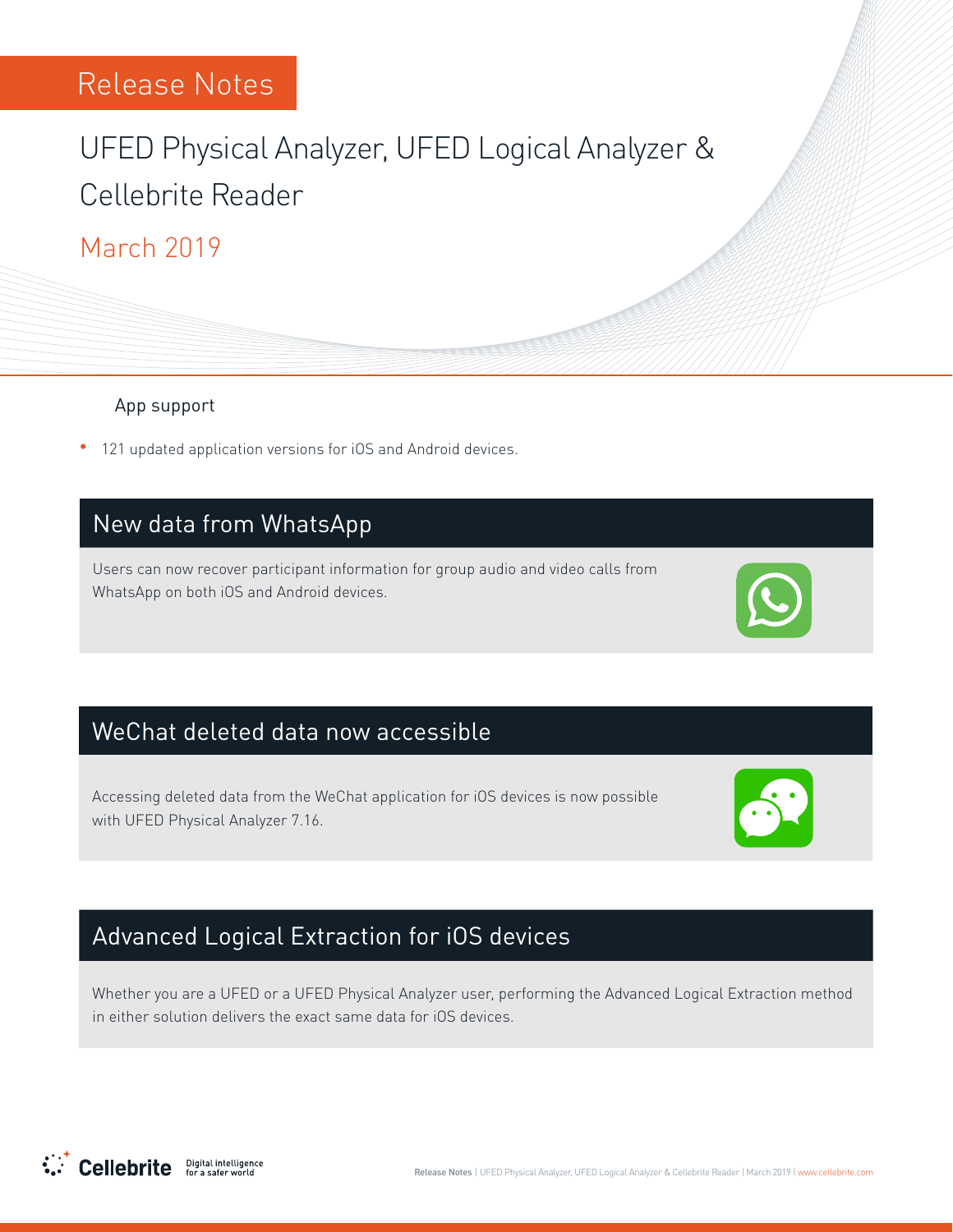#### Solved Issues:

- Reduced false positive results in recovered deleted SMS messages (iOS) selected deleted SMS messages were attributed to the wrong sender/recipient.
- A crash while running Image Carving for Advanced logical extractions of iOS devices.
- Missing party information in the Timeline section of the reports.
- The backup.ab file has not been decoded while opening Advanced Logical extraction.
- Missing participant information in iMessage events recovered from the Recent database of iOS devices.
- Incorrect parsing of locations and searched items originated from Chrome history URLs.
- An error while parsing a Motorola XT-1621 device.
- An error in SQLite Wizard while selecting Timestamp from a BPlist file.

### iOS: New and updated apps

| 56 updated apps       |              |  |
|-----------------------|--------------|--|
| Any.DO                | 4.29.1       |  |
| ASKfm                 | 4.31         |  |
| Coco App - Dorado App | 7.5.9        |  |
| Ctrip (Chinese)       | 8.1.2        |  |
| DJI GO                | 3.1.51       |  |
| DJI GO 4              | 4.3.12       |  |
| Dropbox               | 126.2        |  |
| Facebook              | 205.0        |  |
| Facebook Messenger    | 198.0        |  |
| Flipboard             | 4.2.33       |  |
| Garmin Connect        | 4.13.3       |  |
| Gmail                 | 5.0.181230   |  |
| Google Docs           | 1.2019.02204 |  |
| Google Drive          | 4.2019.02201 |  |
| Grindr                | 5.0.2        |  |
| GroupMe               | 5.28.0       |  |
| hike messenger        | 6.1.13       |  |
| Hot or Not            | 5.98.0       |  |
| Inbox                 | 1.3.181230   |  |
| Instagram             | 77.1         |  |
| InstaMessage          | 3.0.5        |  |
| Keeper                | 14.1.0       |  |
| <b>LINE</b>           | 9.0.2        |  |
| LinkedIn              | 9.1.116      |  |
| Mail.Ru               | 9.14         |  |

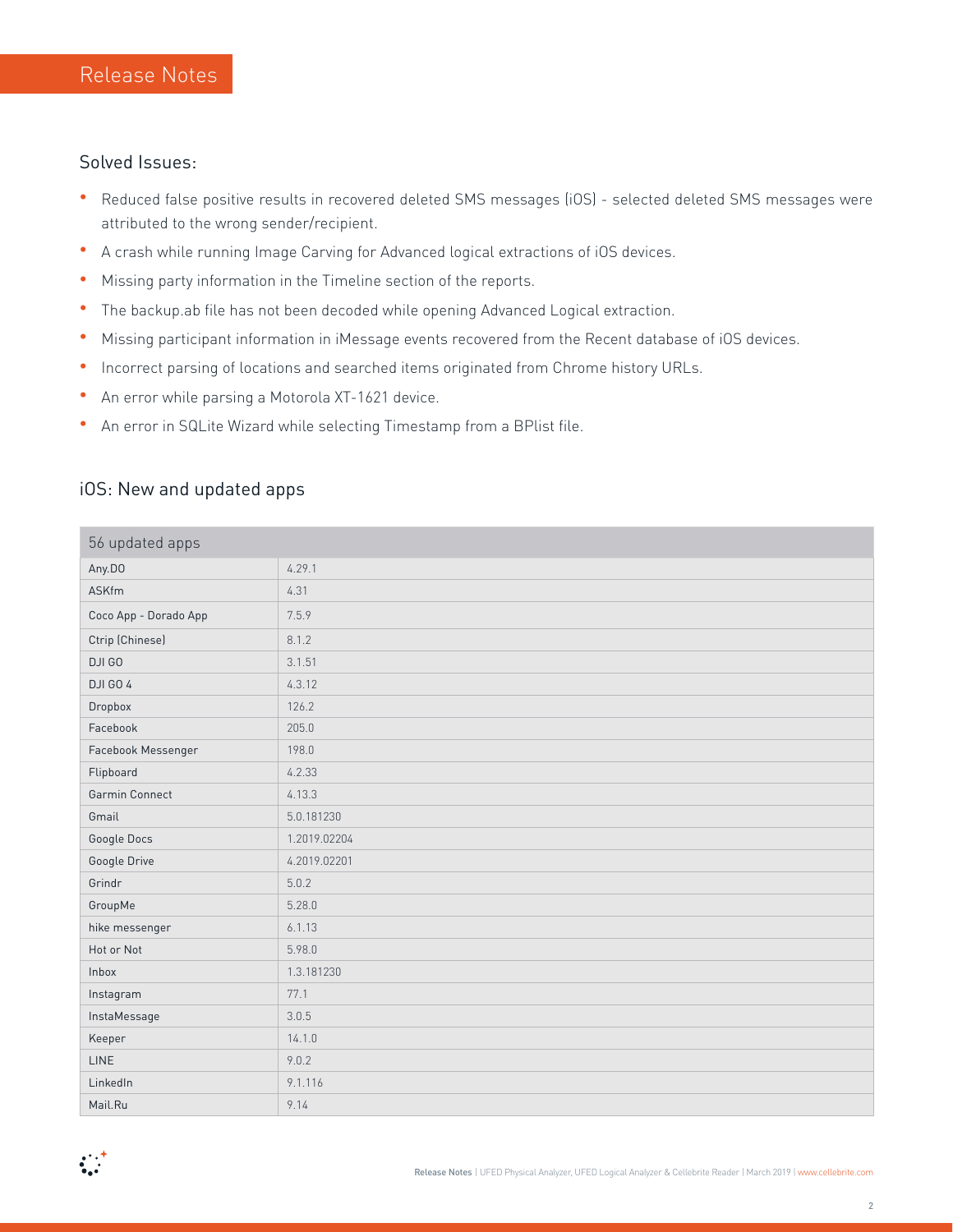| MeetMe                  | 13.9.0      |
|-------------------------|-------------|
| Musical.ly              | 9.9.6       |
| Odnoklassniki           | 7.42        |
| OkCupid                 | 25.3.0      |
| Pinterest               | 7.1         |
| QQ Browser              | 9.0.1       |
| Runtastic               | $9.0\,$     |
| SayHi                   | 7.19        |
| Scruff                  | 5.6024      |
| Snapchat                | 10.49.0.25  |
| Soma                    | 2.0.11      |
| Tango                   | 6.2.232096  |
| Taxify                  | CI.3.69     |
| Text Free Ultra Texting | 11.33       |
| Text Me Up              | 3.16.2      |
| <b>Text Now</b>         | 9.5.0       |
| textPlus                | 7.4.4       |
| Tinder                  | 10.5.0      |
| Uber                    | 3.335.10000 |
| Viber                   | 9.9.7       |
| Vkontakte               | 5.7         |
| Voxer                   | 3.21.29     |
| Waze                    | 4.47.3      |
| WeChat                  | 7.0.3       |
| Weibo                   | 9.1.1       |
| WhatsApp                | 2.19.11     |
| Yandex Browser          | 19.1.1.739  |
| Yandex Mail             | 3.77.0      |
| Yubo                    | 3.19.1      |
| Zalo                    | 190103      |
| Zello                   | 4.33        |

### Android: New and updated apps

| 65 updated apps            |              |  |
|----------------------------|--------------|--|
| Any.DO                     | 4.14.0.4     |  |
| ASKfm                      | 4.32.1       |  |
| Azar                       | 3.38.0-arm64 |  |
| <b>BBM</b>                 | 3.3.19.74    |  |
| Booking.com                | 16.8         |  |
| <b>CM Security Browser</b> | 5.22.21.0027 |  |

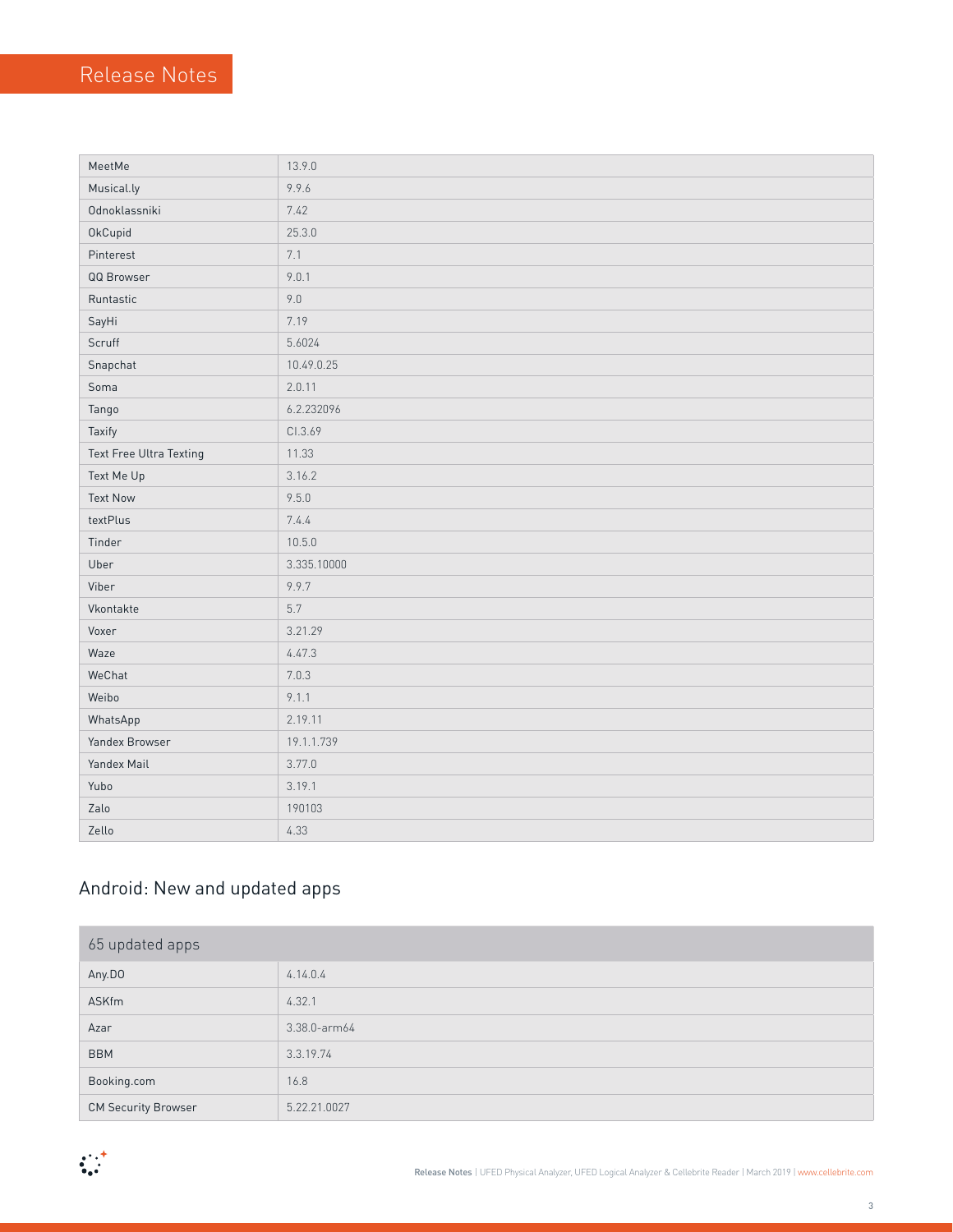| Dropbox                | 126.2.2                   |  |
|------------------------|---------------------------|--|
| Facebook               | 205.0.0.27.113            |  |
| Facebook Messenger     | 199.1.0.21.112            |  |
| Firefox                | 64.0.2                    |  |
| Fitbit                 | 2.85                      |  |
| Gmail                  | 8.12.30.230564275.release |  |
| Google Calendar        | 6.0.18-228718019-release  |  |
| Google Docs            | 1.19.013.05.45            |  |
| Google Drive           | 2.19.013.08.45            |  |
| Google Maps            | 10.8.1                    |  |
| Google Photos          | 4.8.0.229992926           |  |
| Grindr                 | 5.1.0                     |  |
| GroupMe                | 5.33.1                    |  |
| Hot or Not             | 5.100.1                   |  |
| imo                    | 9.8.000000011211          |  |
| Instagram              | 77.0.0.20.113             |  |
| InstaMessage           | 3.0.5                     |  |
| Kakao Story            | 5.5.3                     |  |
| Keeper                 | 14.1.2                    |  |
| KeepSafe               | 9.24.1                    |  |
| Kik Messenger          | 15.3.2.19070              |  |
| LinkedIn               | 4.1.265                   |  |
| Mail.Ru                | 8.6.0.26076               |  |
| Mappy                  | 6.1904.17689              |  |
| Meet24                 | 1.32.0                    |  |
| MeetMe                 | 13.10.2.1725              |  |
| MobileVOIP Cheap Calls | 7.07                      |  |
| My Tracks              | 4.1.2                     |  |
| Odnoklassniki          | 17.1.22                   |  |
| OkCupid                | 25.1.1                    |  |
| One Drive              | 5.25                      |  |
| Outlook.com            | 3.0.5                     |  |
| Pokemon GO             | 0.131.4                   |  |
| Runtastic              | $9.0$                     |  |
| SayHi                  | 7.18                      |  |
| Scruff                 | 5.6034                    |  |